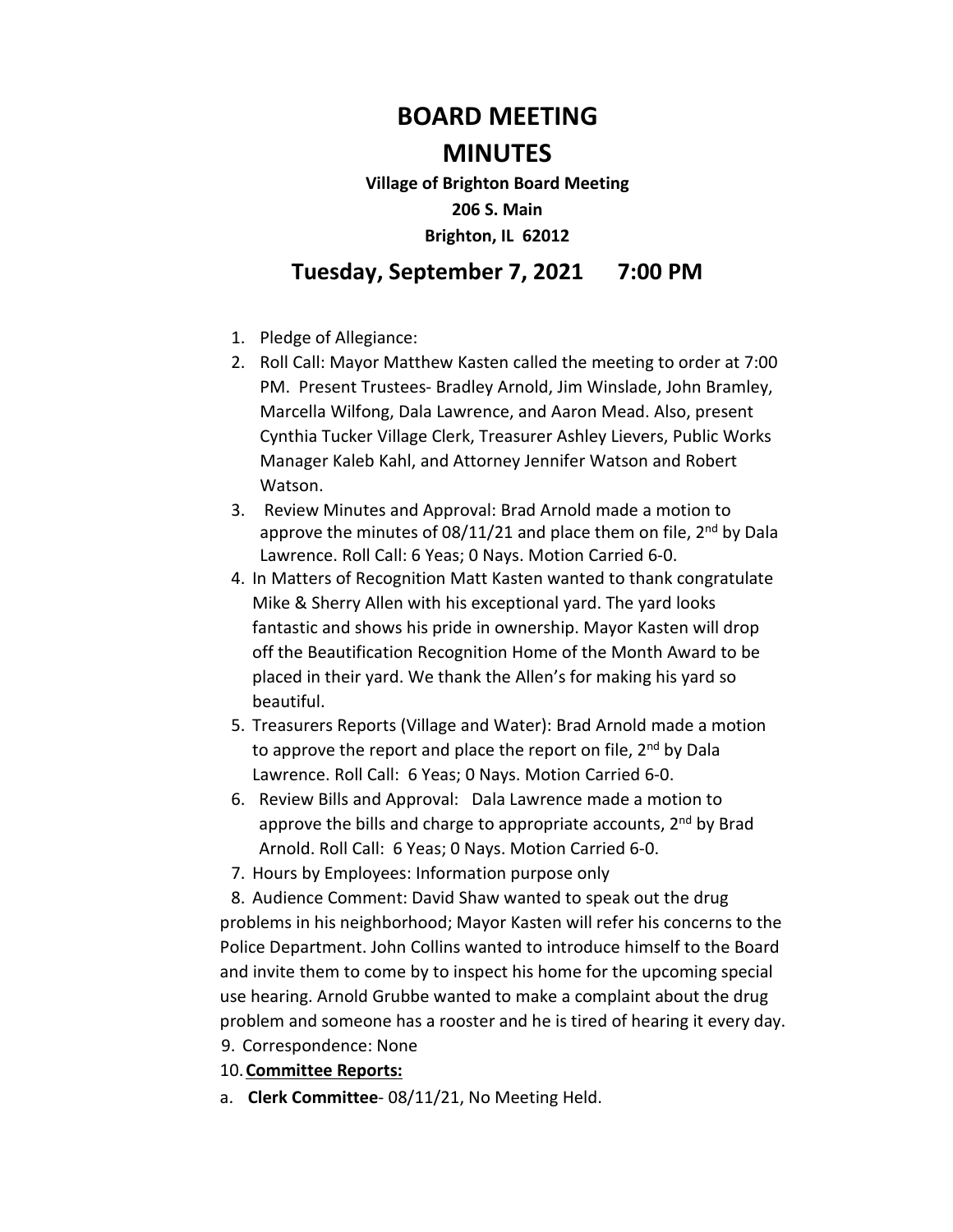- b. **Public Works Committee** 08/23/21, Dala Lawrence made a motion to approve the Public Works Committee meeting minutes and place them on file, 2<sup>nd</sup> by Aaron Mead. Motion passed by Voice Vote 6-0.
- c. **Economic Committee**: 08/03/21, No Quorum
	- **Park Committee**: 08/12/21, Aaron Mead made a motion accept the Park Committee Minutes and place them on file, 2<sup>nd</sup> by Jim Winslade. Motion passed by Voice Vote 6-0.
	- d. **Planning Commission**: 08/18/21, No Meeting Held
- f. **Public Safety Committee:** 08/16/21, Marcella Wilfong made a motion to accept the Public Safety Minutes and place them on file, 2<sup>nd</sup> by Aaron Mead. Motion passed by Voice Vote 6-0. John Bramley made a motion to approve the purchase of AED pads for three units, 2<sup>nd</sup> by Jim Winslade. Roll Call: 6 Yeas; 0 Nays. Motion carried 6-0.

g. **Zoning Committee:** 08/17/21, Aaron Mead made a motion to accept the Zoning Committee Minutes and place them on file, 2<sup>nd</sup> by Brad Arnold. Motion passed by Voice Vote 6-0.

h. **Finance Committee:** 08/11/21, Aaron Mead made a motion to accept the Finance Committee Minutes and place them on file,  $2<sup>nd</sup>$  by Dala Lawrence. Motion passed by Voice Vote 6-0.

- 11. **Unfinished Business:** 
	- Mayor Kasten informed the board that the Royal Banks contract for the ATM at Schneider is still in the works, but Royal Banks is still gathering information.

• Aaron Mead made a motion to amend the current ordinance on water and sewer tap on fees to 1,500 for water and 800 for sewer and waiving them for subdivisions where the developer is responsible for lines etc., 2<sup>nd</sup> Jim Winslade. Roll Call: 6 Yeas; 0 Nays. Motion Carried 6-0.

- 12. **New Business:** 
	- Aaron Mead made a motion to approve the Village Cleanup Day not to exceed \$1500, 2<sup>nd</sup> by Brad Arnold. Roll Call: 6 Yeas; 0 Nays. Motion Carried 6-0.
	- Aaron Mead made a motion to approve the Local Fiscal Recovery Fund Ordinance, 2nd by Marcella Wilfong. Roll Call: 6 Yeas; 0 Nays. Motion Carried.
	- Aaron Mead made a motion to approve the amended holiday resolution, 2<sup>nd</sup> by Brad Arnold. Roll Call: 6 Yeas; 0 Nays. Motion Carried 6-0.
	- Aaron Mead made a motion to approve the 2021-2022 Budget and Appropriations Ordinance, 2<sup>nd</sup> by Brad Arnold. Roll Call: 6 Yeas; 0 Nays. Motion Carried 6-0.